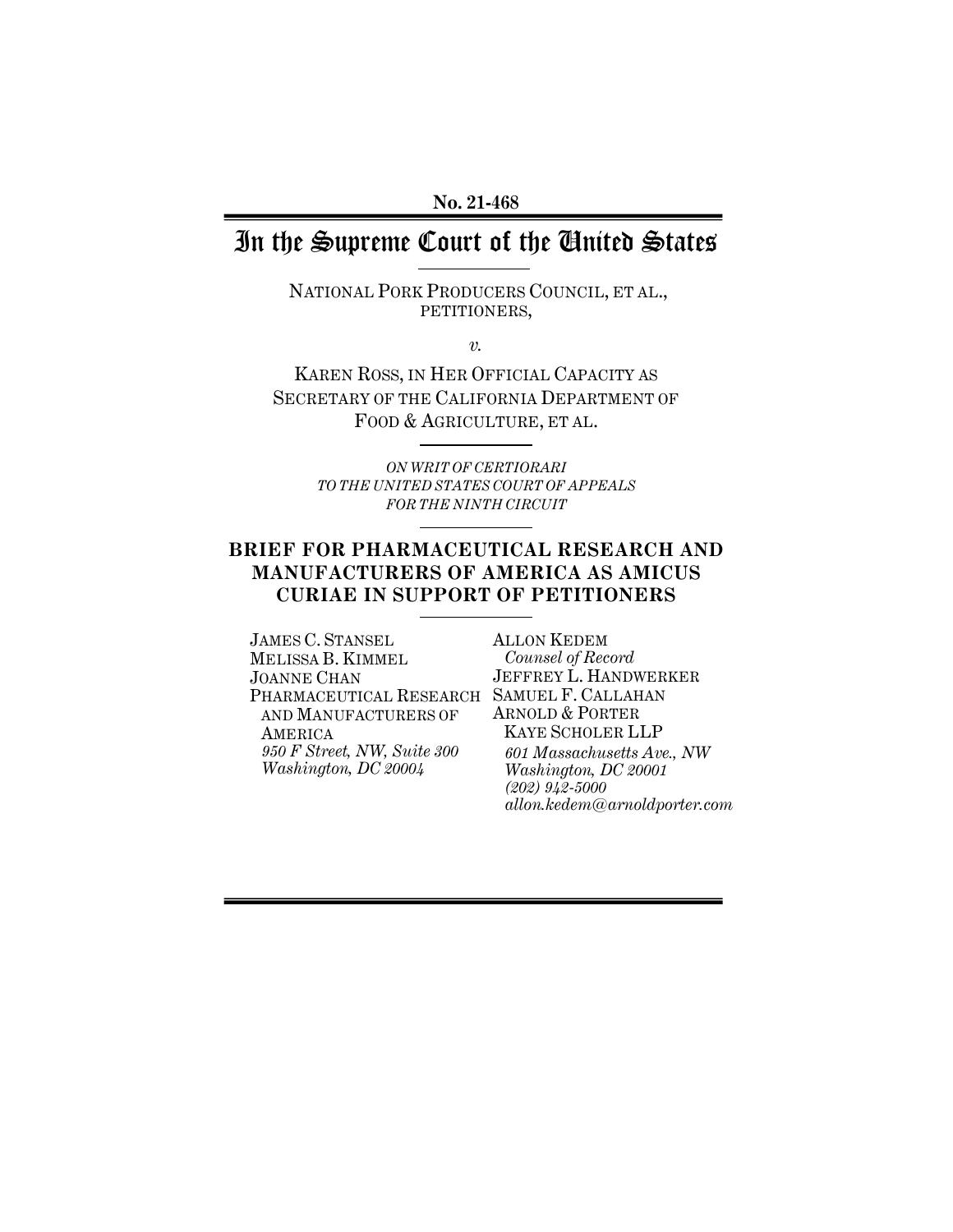## **TABLE OF CONTENTS**

|                                                                                                                               | Page |
|-------------------------------------------------------------------------------------------------------------------------------|------|
|                                                                                                                               |      |
|                                                                                                                               |      |
|                                                                                                                               |      |
| Proposition 12 Violates the Commerce Clause<br>Because It Controls Out-of-State Commerce by                                   |      |
| II. The Court Should Not Address the<br>Constitutionality of State Laws Whose<br>Extraterritorial Effect is Legal Rather Than |      |
|                                                                                                                               |      |
|                                                                                                                               |      |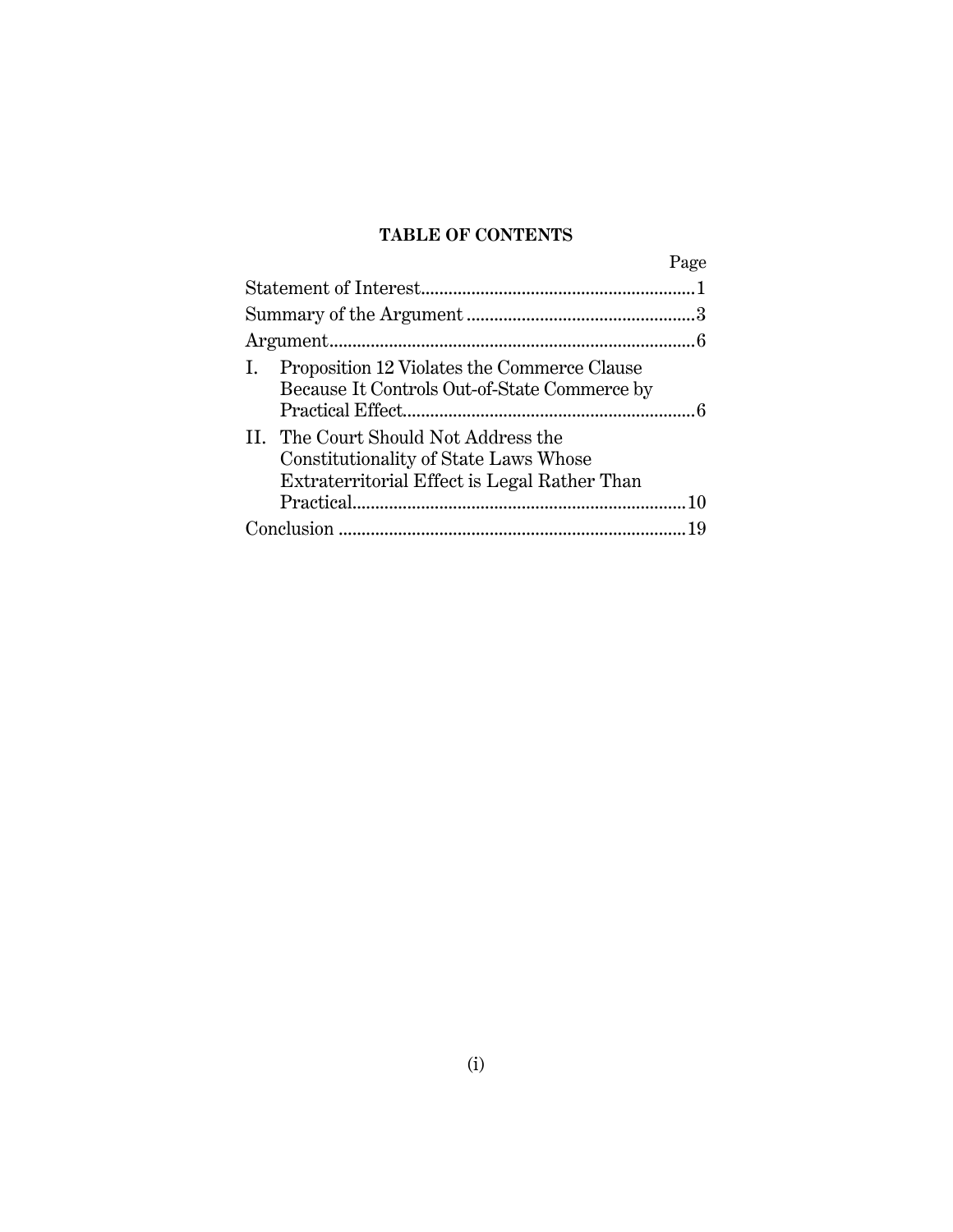## **TABLE OF AUTHORITIES**

| Cases<br>Page(s)                                |
|-------------------------------------------------|
| Association des Eleveurs de Canards et          |
| d'Oies du Quebec v. Harris,                     |
| Baldwin v. G.A.F. Seelig,                       |
|                                                 |
| <i>Bonaparte v. Tax Court,</i>                  |
|                                                 |
| Brown-Forman Distillers Corp. v. N.Y. State     |
| $Liquor \text{Aut}h.$                           |
|                                                 |
| Edgar v. MITE Corp.,                            |
|                                                 |
| Energy & Env't Legal Inst. v. Epel,             |
| Furst v. Brewster,                              |
|                                                 |
| Gibbons v. Ogden,                               |
|                                                 |
| Healy v. Beer Inst.,                            |
|                                                 |
| Hughes v. Oklahoma,                             |
|                                                 |
| NCAA v. Miller,                                 |
|                                                 |
| Online Merchants Guild v. Cameron,              |
|                                                 |
| PDK Labs. Inc. v. U.S. Drug Enforcement Agency, |
|                                                 |
| PhRMA v. Walsh,                                 |
|                                                 |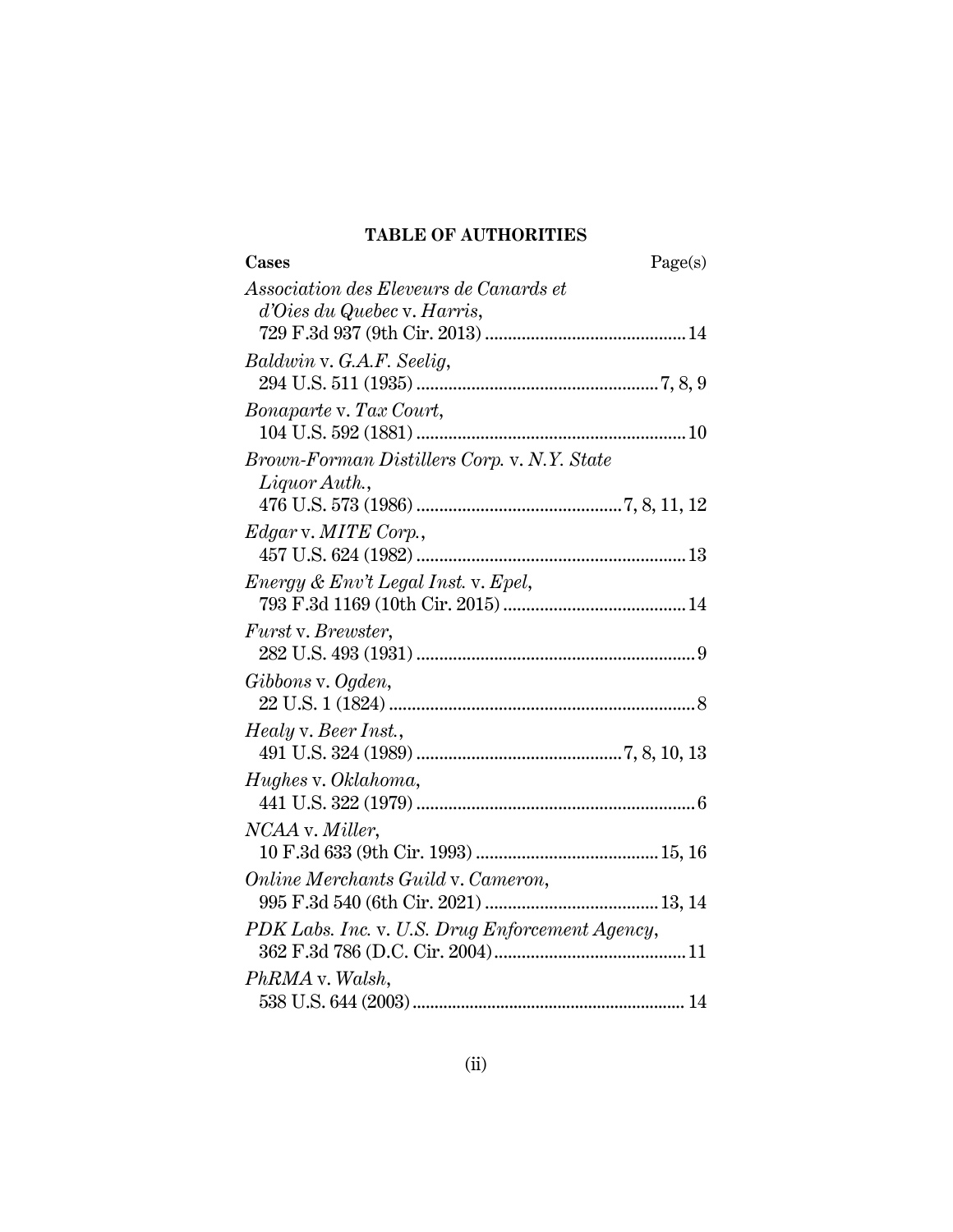| Cases-Continued                                                     | Page(s) |
|---------------------------------------------------------------------|---------|
| Southern Pacific Co. v. Arizona ex rel. Sullivan,                   |         |
| Tenn. Wine & Spirits Retailers Ass'n v. Thomas,                     |         |
| United Haulers Ass'n v. Oneida-Herkimer<br>Solid Waste Mgmt. Auth., |         |
|                                                                     |         |
| <b>Constitutional Provisions, Statutes, and Bills</b>               |         |
|                                                                     |         |
|                                                                     |         |
|                                                                     |         |
|                                                                     |         |
|                                                                     |         |
|                                                                     |         |
|                                                                     |         |
|                                                                     |         |
|                                                                     |         |
|                                                                     |         |
| H.B. 3609, 102d Gen. Assembly § 16.2(b) (Ill. 2021) 3               |         |
|                                                                     |         |
| S. 4536, 2021-2022 Leg., Reg. Sess. § 1 (N.Y. 2021)  3              |         |
| <b>Other Authorities</b>                                            |         |
| PhRMA, COVID-19 Treatment Progress                                  |         |
| (June 14, 2022),                                                    |         |
| https://phrma.org/Coronavirus/Activity-Tracker2                     |         |

PhRMA, *Research & Development*

*Policy Framework*, https://onphr.ma/3lHKSHP...........1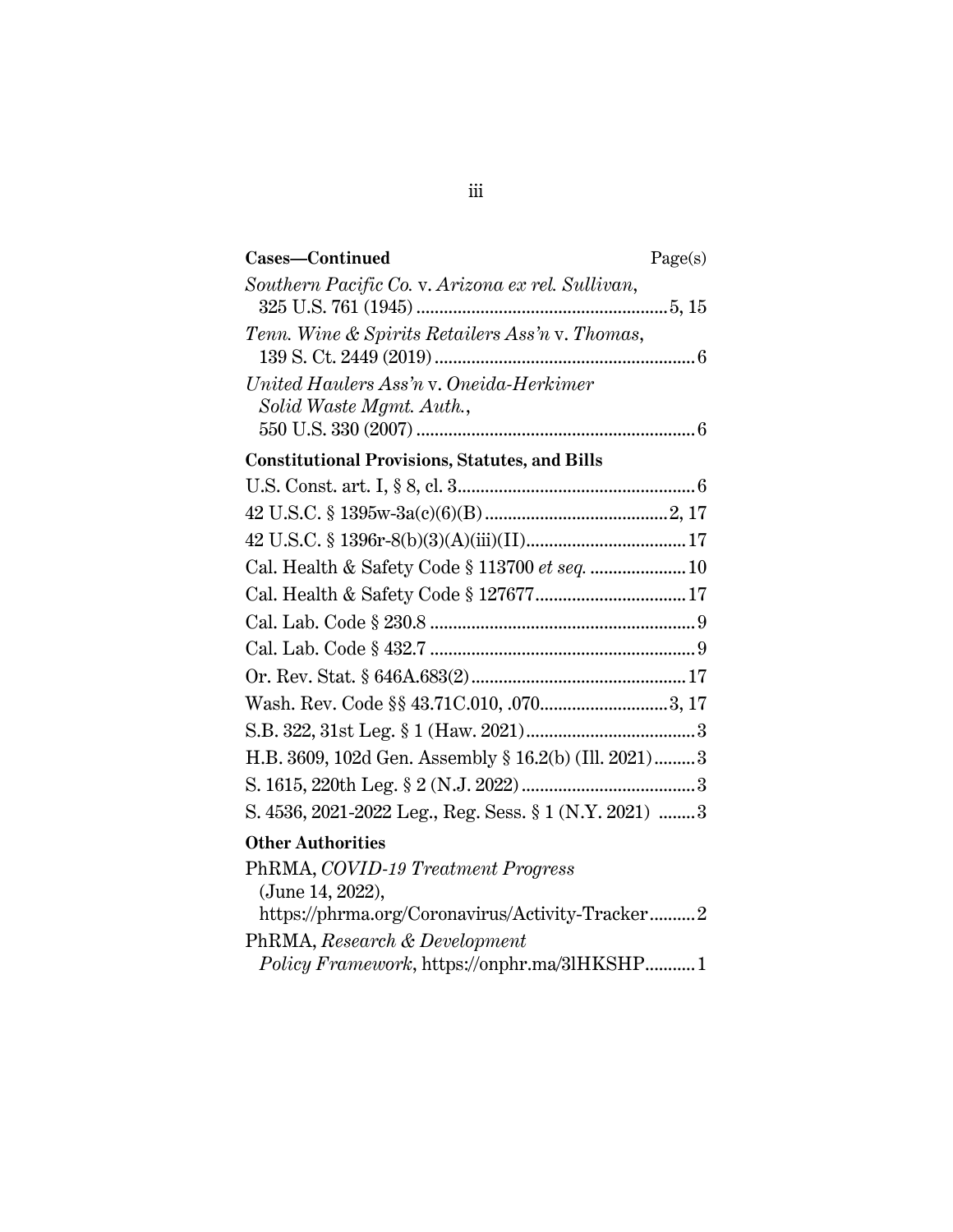# In the Supreme Court of the United States

No. 21-468

NATIONAL PORK PRODUCERS COUNCIL & AMERICAN FARM BUREAU FEDERATION, PETITIONERS

*v.*

KAREN ROSS, ET AL.

*ON WRIT OF CERTIORARI TO THE UNITED STATES COURT OF APPEALS FOR THE NINTH CIRCUIT*

#### **BRIEF FOR PHARMACEUTICAL RESEARCH AND MANUFACTURERS OF AMERICA AS AMICUS CURIAE IN SUPPORT OF PETITIONERS**

#### **STATEMENT OF INTEREST**

Pharmaceutical Research and Manufacturers of America (PhRMA) is a voluntary, non-profit association representing the nation's leading biopharmaceutical and biotechnology companies.[1](#page-4-0) PhRMA's members are dedicated to innovating medicines that help patients lead longer, healthier, and more productive lives. Since 2000, PhRMA's members have invested over \$1 trillion into discovering and developing new treatments and cures, including over \$91 billion in 2020 alone. See PhRMA, *Research & Development Policy Framework*. [2](#page-4-1) Among

<span id="page-4-0"></span><sup>1</sup> Pursuant to Supreme Court Rule 37.6, PhRMA affirms that no counsel for a party authored this brief in whole or in part, that no counsel or party made a monetary contribution intended to fund the preparation or submission of this brief, and that no person other than PhRMA or its counsel made such a monetary contribution. Counsel for all parties have consented to the filing of this brief.

<span id="page-4-1"></span><sup>2</sup> https://onphr.ma/3lHKSHP.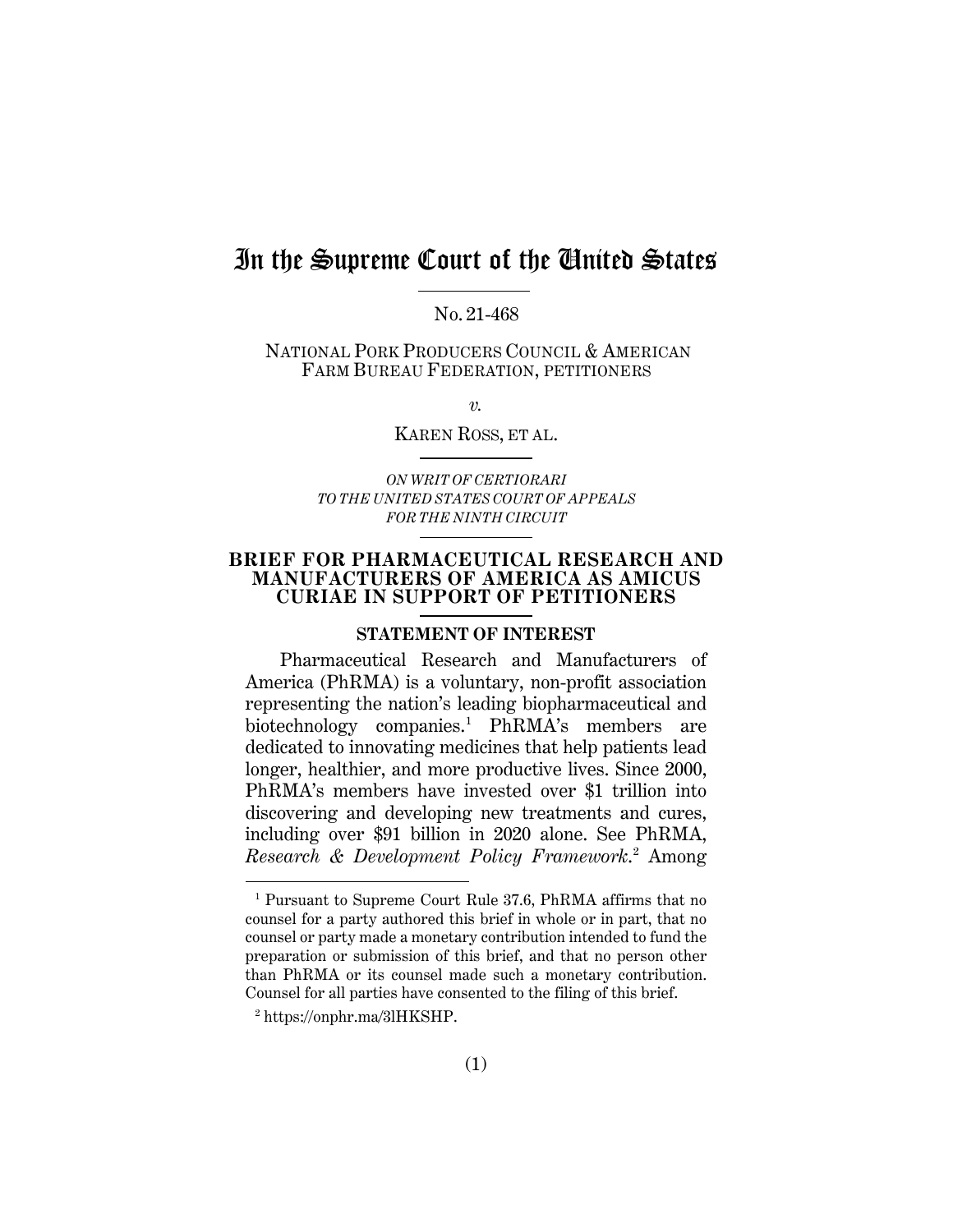numerous other efforts, they have led the way in developing new vaccines and treatments for the coronavirus—with 40% of COVID-19 clinical trials studying products developed by PhRMA's members. PhRMA, *COVID-19 Treatment Progress* (June 14, 2022).[3](#page-5-0)

PhRMA closely monitors legal issues that affect the pharmaceutical industry and frequently participates as an *amicus curiae* in cases before this Court.[4](#page-5-1) The issues in this case—including the interpretation of the Commerce Clause, and in particular the rule against extraterritorial state legislation—is of significant concern to PhRMA and its members. With increasing frequency, legislatures around the nation have enacted laws attempting to regulate the interstate commercial practices of pharmaceutical manufacturers, often in ways that impose inconsistent or conflicting obligations.

PhRMA is currently involved in litigation challenging two such laws, enacted by California and Oregon, that require manufacturers to provide advance notice before increasing the nationwide list price of their products beyond certain percentage thresholds. [5](#page-5-2) Because a drug's list price must be uniform under federal law, see 42 U.S.C. § 1395w-3a(c)(6)(B), the direct and inevitable legal effect of these state laws is to freeze prices in all 50 states during the statutory notice period. And still other states have enacted or introduced legislation imposing similar—

<sup>3</sup> https://phrma.org/Coronavirus/Activity-Tracker.

<span id="page-5-1"></span><span id="page-5-0"></span><sup>4</sup> See, *e.g.*, *Minerva Surgical, Inc.* v. *Hologic, Inc.*, No. 20-440; *AMG Capital Mgmt., LLC* v. *FTC*, Nos. 19-508, 19-825; *Ford Motor Co.* v. *Mont. Eighth Jud. Dist. Ct.*, Nos. 19-368, 19-369.

<span id="page-5-2"></span><sup>5</sup> *PhRMA* v. *Landsberg*, No. 21-16312 (9th Cir.); *PhRMA* v. *Stolfi*, No. 6:19-cv-1996 (D. Or.).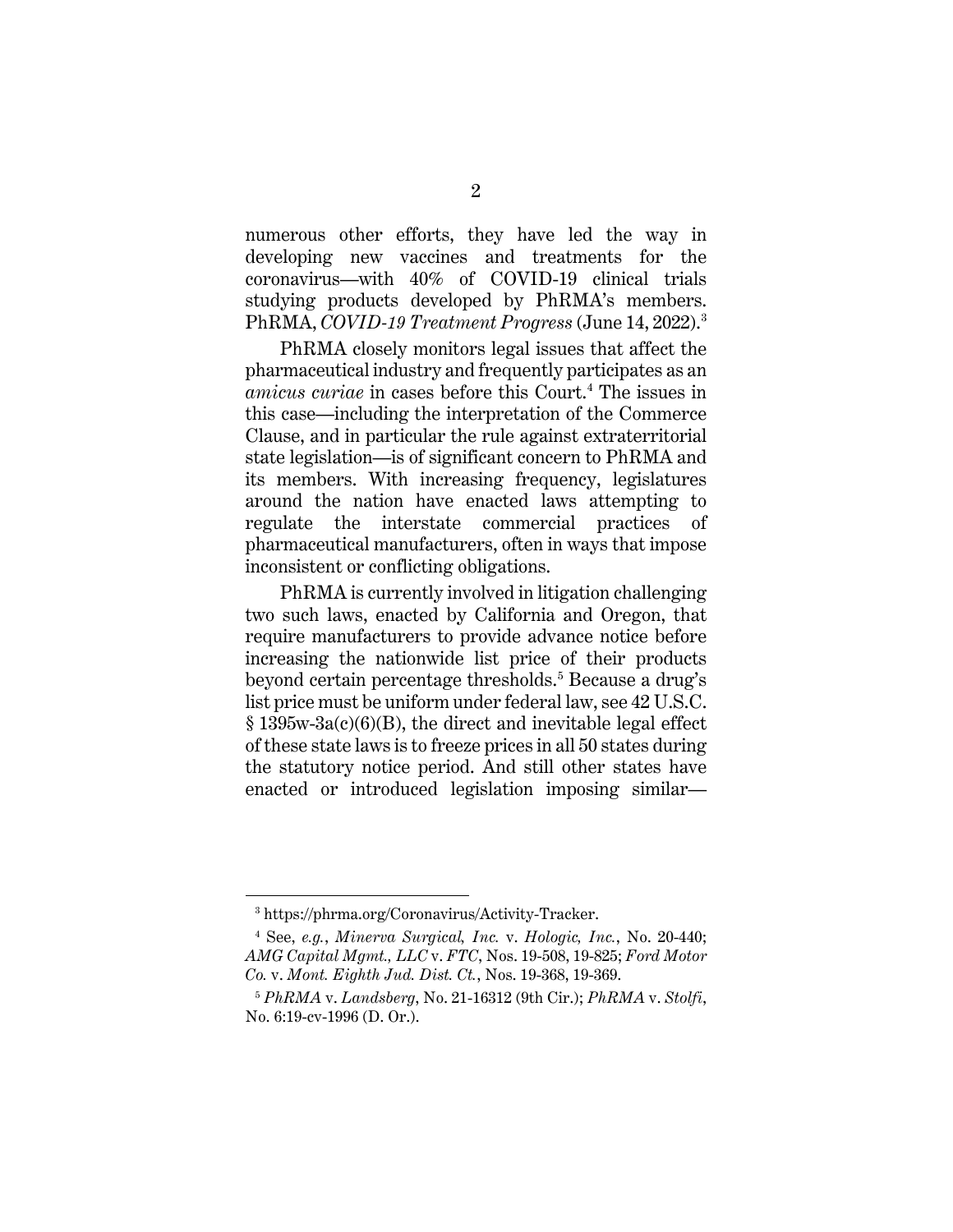though sometimes inconsistent—obligations that are triggered by changes to this same nationwide price. $6$ 

Under well-established Commerce Clause principles, these direct regulations of out-of-state commerce are invalid per se. PhRMA thus has a strong interest in ensuring a proper understanding and application of the anti-extraterritoriality rule.

#### **SUMMARY OF THE ARGUMENT**

This case presents the question whether California's Proposition 12 violates the dormant Commerce Clause because it imposes "severe indirect effects upon the massive and critical nationwide pork market . . . , which will land almost entirely on residents outside of California." Pet. 25. Under this Court's precedents, the answer to that question is yes.

But no matter what this Court concludes about the constitutionality of laws, like Proposition 12, that impose "indirect" effects outside the enacting state, this case does not implicate the dormant Commerce Clause's prohibition on *direct* extraterritorial regulation—*i.e.*, the prohibition against state regulations that impose out-of-state effects by automatic operation of law. State regulations with extraterritorial *legal* effect are always categorically invalid—as the parties and the court below acknowledged. This Court should not disturb that consensus.

<span id="page-6-0"></span><sup>6</sup> See, *e.g.*, S.B. 322, 31st Leg. § 1 (Haw. 2021) (considering a bill requiring 60 days' notice prior to changes in the WAC exceeding 16% over two-year period); H.B. 3609, 102d Gen. Assembly § 16.2(b) (Ill. 2021) (60 days' notice for WAC changes exceeding 10% over two-year period); S. 1615, 220th Leg. § 2 (N.J. 2022) (60 days' notice for WAC changes exceeding 10% over one-year period); S. 4536, 2021-2022 Leg., Reg. Sess. § 1 (N.Y. 2021) (30 days' notice for WAC changes exceeding 100% over one-year period); Wash. Rev. Code §§ 43.71C.010, .070 (60 days' notice for WAC changes of at least 20% over one-year period or 50% over three-year period).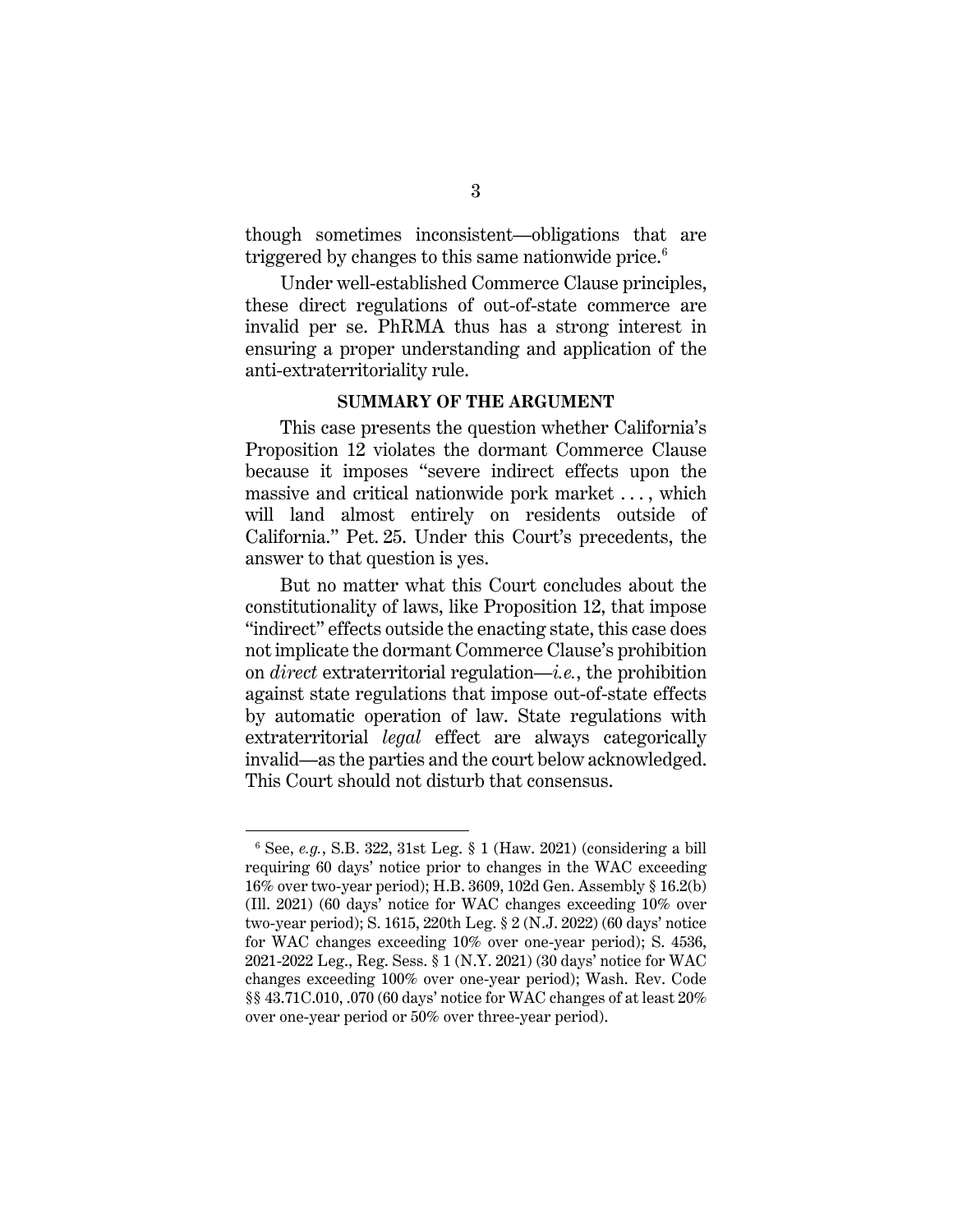**I.** PhRMA agrees with petitioners that Proposition 12 violates the rule against extraterritorial state legislation. Although Proposition 12 on its face purports to regulate only what in-state sellers may do, the law by its practical effect regulates farming and production practices nationwide. This Court's precedents make clear that a law can violate the ban on extraterritorial state legislation even if it is ostensibly addressed only to in-state activity.

The Court should also reject the suggestion from the decision below that the rule against extraterritorial state legislation is limited to so-called "price affirmation" statutes. That suggestion, which has no basis in constitutional text or history, would be catastrophic for interstate commerce: It would allow large states, like California, to leverage their domestic markets as a means of exerting regulatory influence beyond their own borders. For example, California could require fast-food chains, as a condition of doing business within the State, to follow California's health and safety code—at all of their locations nationwide. The Commerce Clause was adopted to prevent states from projecting those sorts of policy preferences beyond their own borders.

**II.** Petitioners' challenge to Proposition 12 is based on the *indirect* effects that the law imposes on out-of-state pork producers as a *practical* matter: They allege that, given the fully integrated supply chain serving the national market, there is no way for pork producers to comply with the law without completely restructuring their out-of-state operations.

This case accordingly does not present the distinct question whether a state may regulate out-of-state commerce *directly*—*i.e.*, whether a state may control outof-state conduct not merely by virtue of how participants in a particular market have chosen to structure their affairs, but rather by automatic operation of law. A law has that kind of extraterritorial *legal* effect if a regulated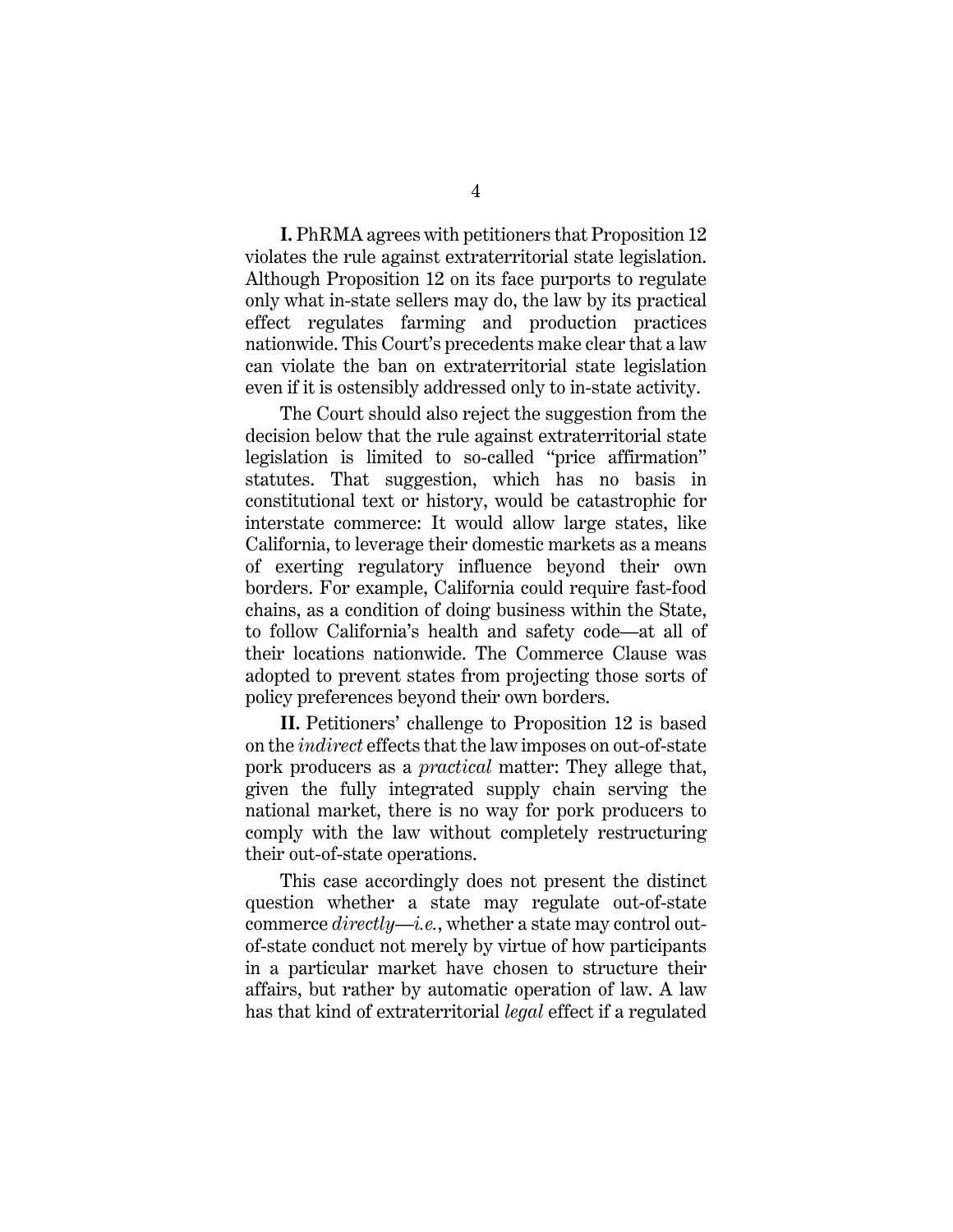party may become noncompliant with the enacting state's law based solely on its out-of-state behavior. In such circumstances, the law's extraterritorial consequences are automatic and unavoidable: A regulated party has no option to avoid them by restructuring its operations.

Decisions of this Court and other courts have consistently distinguished laws that impose "direct" and "legal" restraints on interstate commerce from those that have only "indirect" and "practical" effects outside the state. Laws that impose legal effects based on out-of-state conduct have invariably been struck down. By contrast, laws that merely give regulated parties an economic incentive to change their out-of-state conduct—but do not render such conduct unlawful in itself—require a different analysis.

In between those two ends of the spectrum, there is an intermediate category: state attempts to regulate a feature of commerce that *inherently* requires national uniformity. An example is *Southern Pacific Co.* v. *Arizona ex rel. Sullivan*, 325 U.S. 761 (1945), where this Court invalidated Arizona's attempt to regulate the length of train cars traveling within the State. Even though rail carriers could theoretically change their business practices to avoid the law's out-of-state effects by reconstituting their trains as they entered and exited the State—the law functionally (if not legally) required rail carriers to apply Arizona's policy preferences to other states. Here, petitioners similarly allege that the pork industry is inherently national in character, effectively requiring farmers outside California to comply with Proposition 12 even if they do not intend for their product to be sold in California.

But wherever the Court decides to draw the line between permissible and impermissible out-of-state effects as a *practical* matter, the Court should not disturb the per se ban on state laws with direct extraterritorial *legal*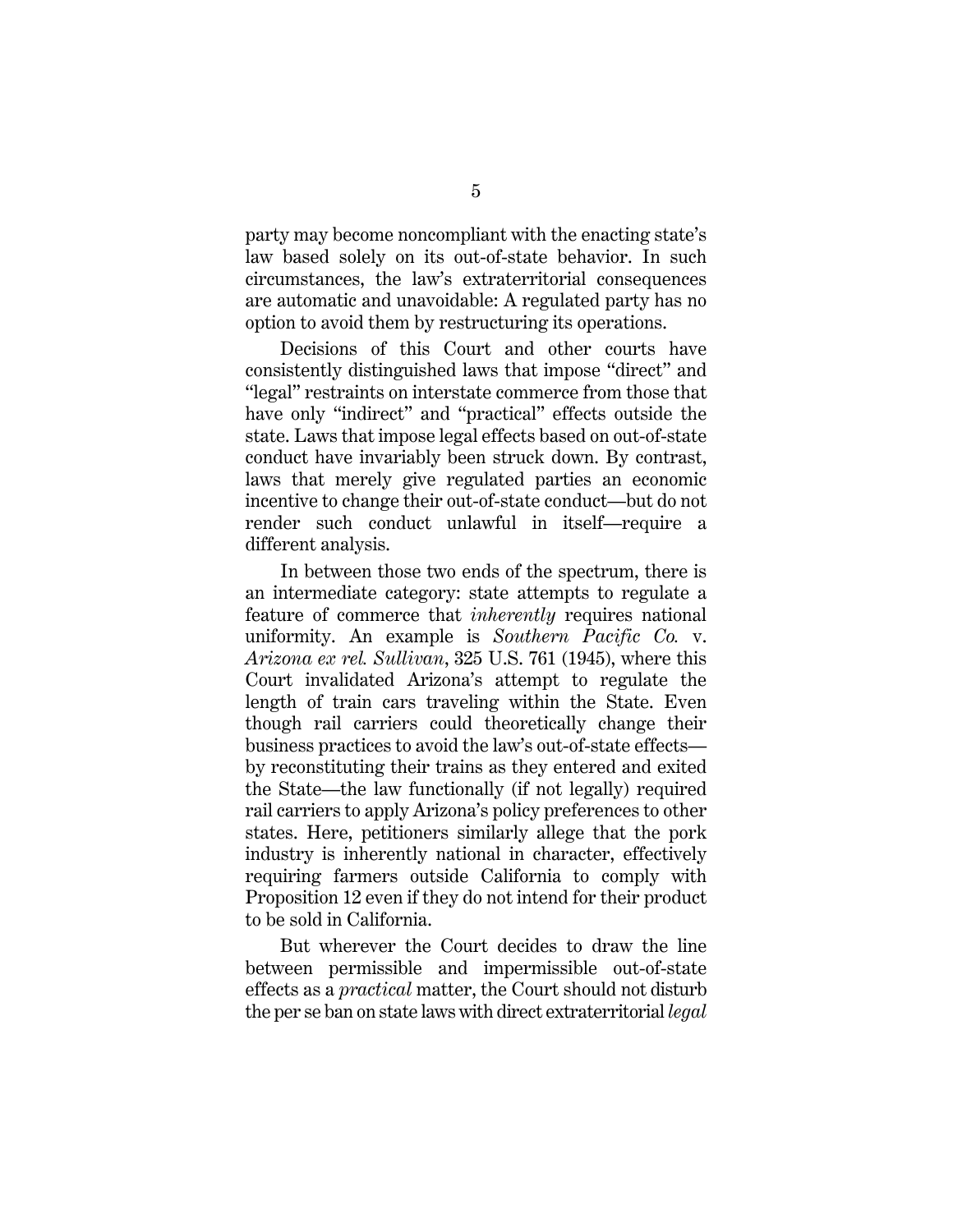effect. That categorical prohibition is vital to interstate businesses, like PhRMA's members, that produce and sell products nationwide. With increasing frequency, states have sought to regulate features of the pharmaceutical market that *by law* must be uniform nationwide including the national list price of pharmaceutical products. Manufacturers subject to these direct restrictions cannot avoid their out-of-state effects merely by electing to vary their business practices between states. And because their extraterritorial consequences are automatic and unavoidable, such laws are particularly likely to generate intractable conflicts between a manufacturer's obligations in different states.

#### **ARGUMENT**

#### **I. PROPOSITION 12 VIOLATES THE COMMERCE CLAUSE BECAUSE IT CONTROLSOUT-OF-STATE COMMERCE BY PRACTICAL EFFECT**

**A.** The Constitution gives Congress exclusive authority to "regulate Commerce … among the several States." U.S. Const. art. I, § 8, cl. 3. The Commerce Clause thus "reflect[s] a central concern of the Framers" that, "in order to succeed, the new Union would have to avoid the tendencies toward economic Balkanization that had plagued relations among the Colonies and later among the States under the Articles of Confederation." *Hughes* v. *Oklahoma*, 441 U.S. 322, 325 (1979); see *Tenn. Wine & Spirits Retailers Ass'n* v. *Thomas*, 139 S. Ct. 2449, 2460 (2019) ("[R]emoving state trade barriers was a principal reason for the adoption of the Constitution. Under the Articles of Confederation, States notoriously obstructed the interstate shipment of goods.").

In light of its history and purpose, this Court has "long interpreted the Commerce Clause as an implicit restraint on state authority, even in the absence of a conflicting federal statute." *United Haulers Ass'n* v. *Oneida-Herkimer Solid Waste Mgmt. Auth.*, 550 U.S.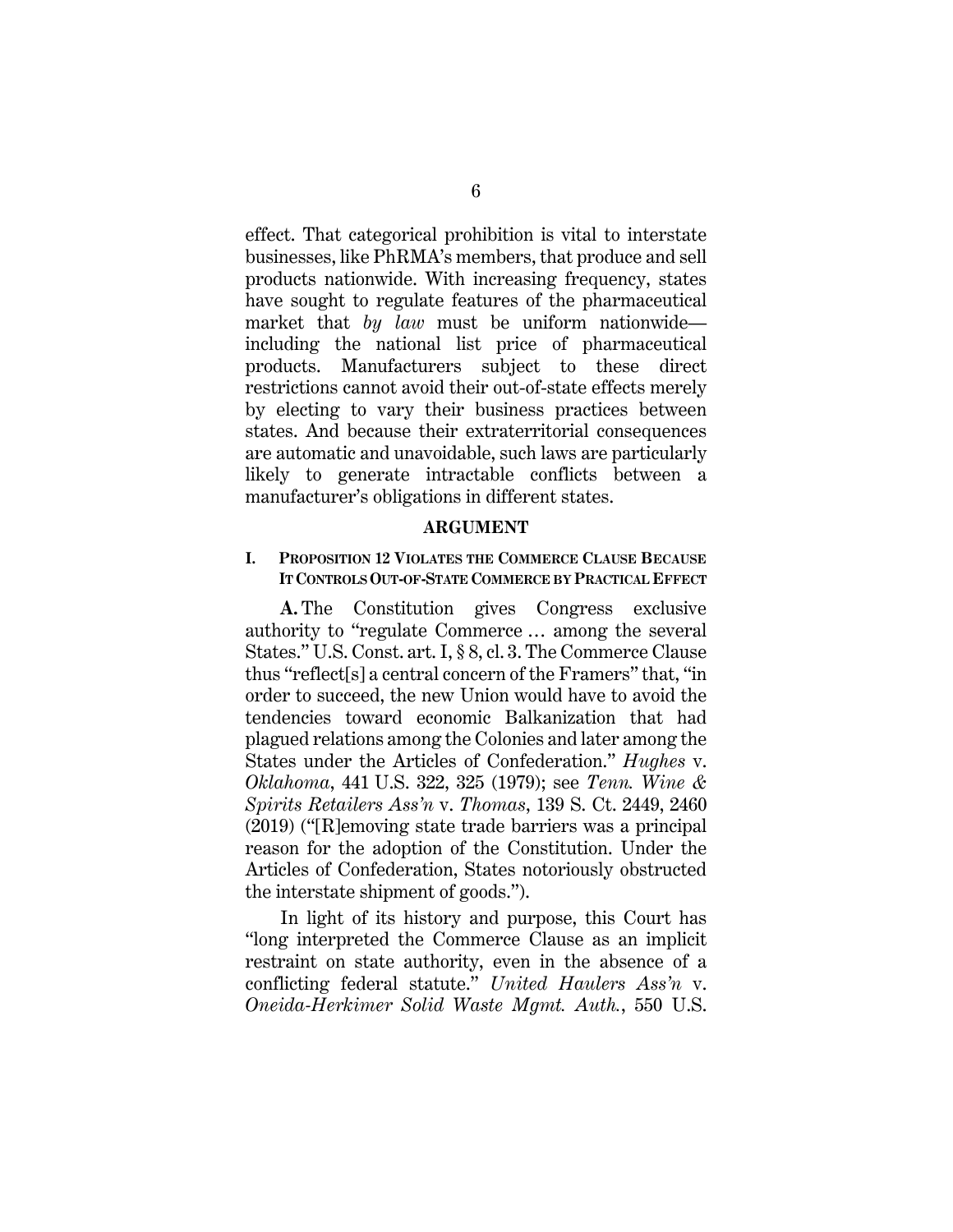330, 338 (2007). This is the "so-called 'dormant' aspect of the Commerce Clause." *Ibid.*

Among the most flagrant violations of the dormant Commerce Clause is a state law that regulates conduct "occurring wholly outside [its] boundaries," which "exceeds the inherent limits of the enacting State's authority and is invalid regardless of whether the statute's extraterritorial reach was intended by the legislature." *Healy* v. *Beer Inst.*, 491 U.S. 324, 336 (1989). When one state attempts to regulate commercial activity occurring in another state, therefore, courts have "generally struck down the statute without further inquiry." *Brown-Forman Distillers Corp.* v. *N.Y. State Liquor Auth.*, 476 U.S. 573, 579 (1986); see, *e.g.*, *Baldwin*  v. *G.A.F. Seelig*, 294 U.S. 511, 521 (1935) ("New York has no power to project its legislation into Vermont by regulating the price to be paid in that state for milk acquired there").

**B.**PhRMA agrees with petitioners that the Ninth Circuit in the decision below misapplied the rule against extraterritoriality. Proposition 12, by its express goal and inevitable practical effect, extends California's animalconfinement regulations to farmers and producers nationwide. The law does so by prohibiting the sale of meat from an animal—regardless of its state of origin that the seller knows was confined in violation of California's requirements. Given the interconnected nature of hog farming, the "practical effect" of this restriction is to control farming and production practices "beyond the boundaries of the State." *Healy*, 491 U.S. at 336. That exceeds California's regulatory power under the Commerce Clause.

The Ninth Circuit nonetheless upheld Proposition 12 on the ground that the law "is aimed at the in-state sales of pork, regardless whether it is produced by in-state or out-of-state farmers." Pet. App. 14a. But that feature is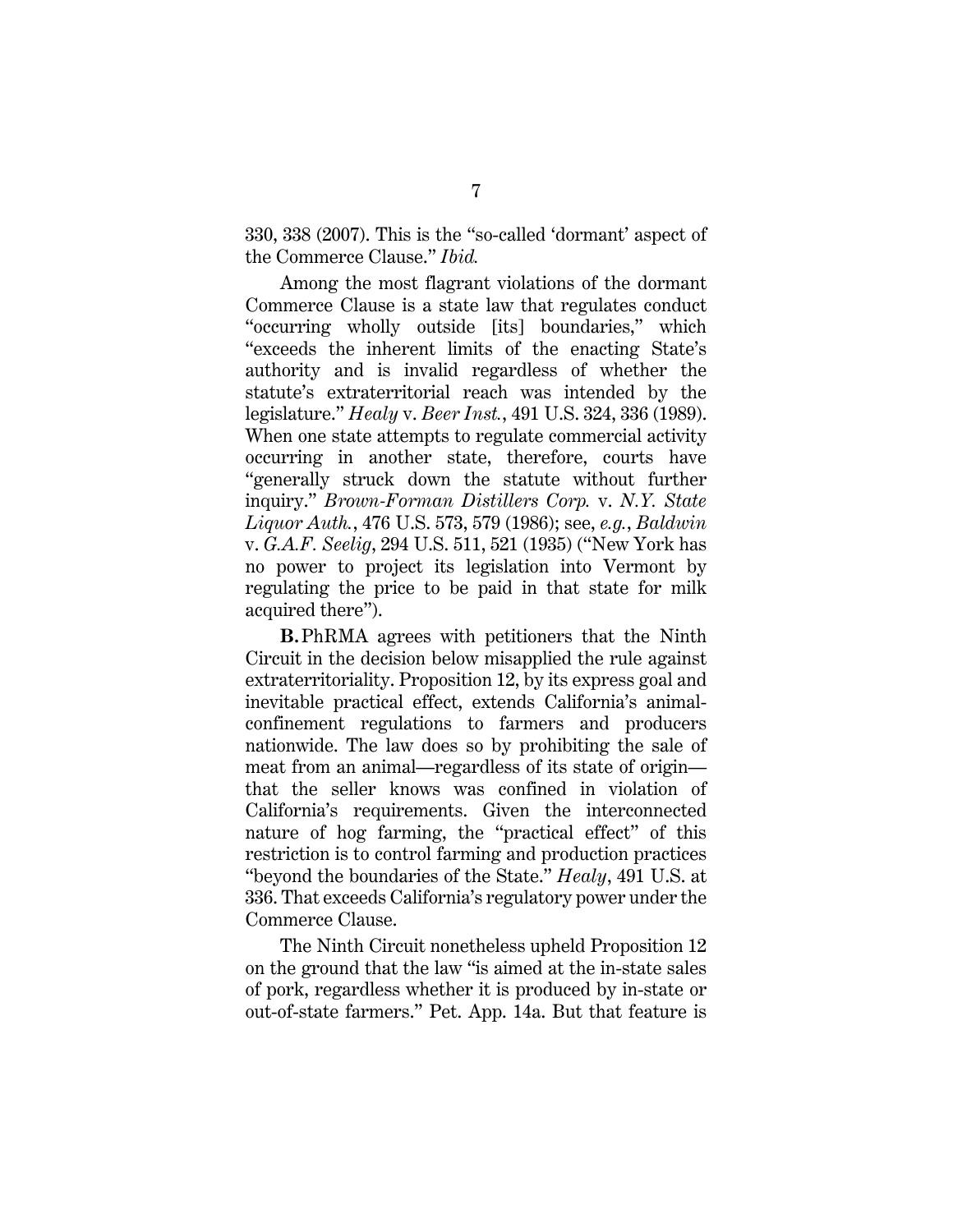common among extraterritorial laws; legislatures typically know better than to explicitly target out-of-state businesses. To automatically exempt state law from constitutional scrutiny, merely because the law facially applies to domestic sales, would allow states to project their legislation beyond their own borders "by indirection." *Baldwin*, 294 U.S. at 524.

Unsurprisingly, this Court has never embraced such a rule. Several decisions, for instance, featured laws that by their terms were addressed only to conduct within the state. See, *e.g.*, *Brown-Forman*, 476 U.S. at 575 (New York law controlled price of liquor sold "to wholesalers within the State"); *Baldwin*, 294 U.S. at 519 (New York law prohibited dealers from selling milk within the state, if purchased from outside the state at prices lower than those governing in-state sales). These laws were nonetheless held invalid because of *how* they operated *i.e.*, based on the "practical effect of the statute," which "must be evaluated not only by considering the consequences of the statute itself, but also by considering how the challenged statute may interact with the legitimate regulatory regimes of other States." *Healy*, 491 U.S. at 336; see *Brown-Forman*, 476 U.S. at 580 ("mere fact that the effects" of a law "are triggered only by [in-state] sales . . . does not validate the law if it regulates . . . out-of-state transactions").

**C.** The Ninth Circuit also suggested that the prohibition on extraterritorial state legislation should be limited to "price control or price affirmation statutes," such as those struck down in *Healy*, *Brown-Forman*, and *Baldwin*. Pet. App. 8a (citation omitted). But that limitation also cannot be squared with constitutional text, history, or precedent. The Commerce Clause, as its name suggests, forbids states from regulating interstate *commerce*—a term that "comprehend[s] every species of commercial intercourse." *Gibbons* v. *Ogden*, 22 U.S. 1, 193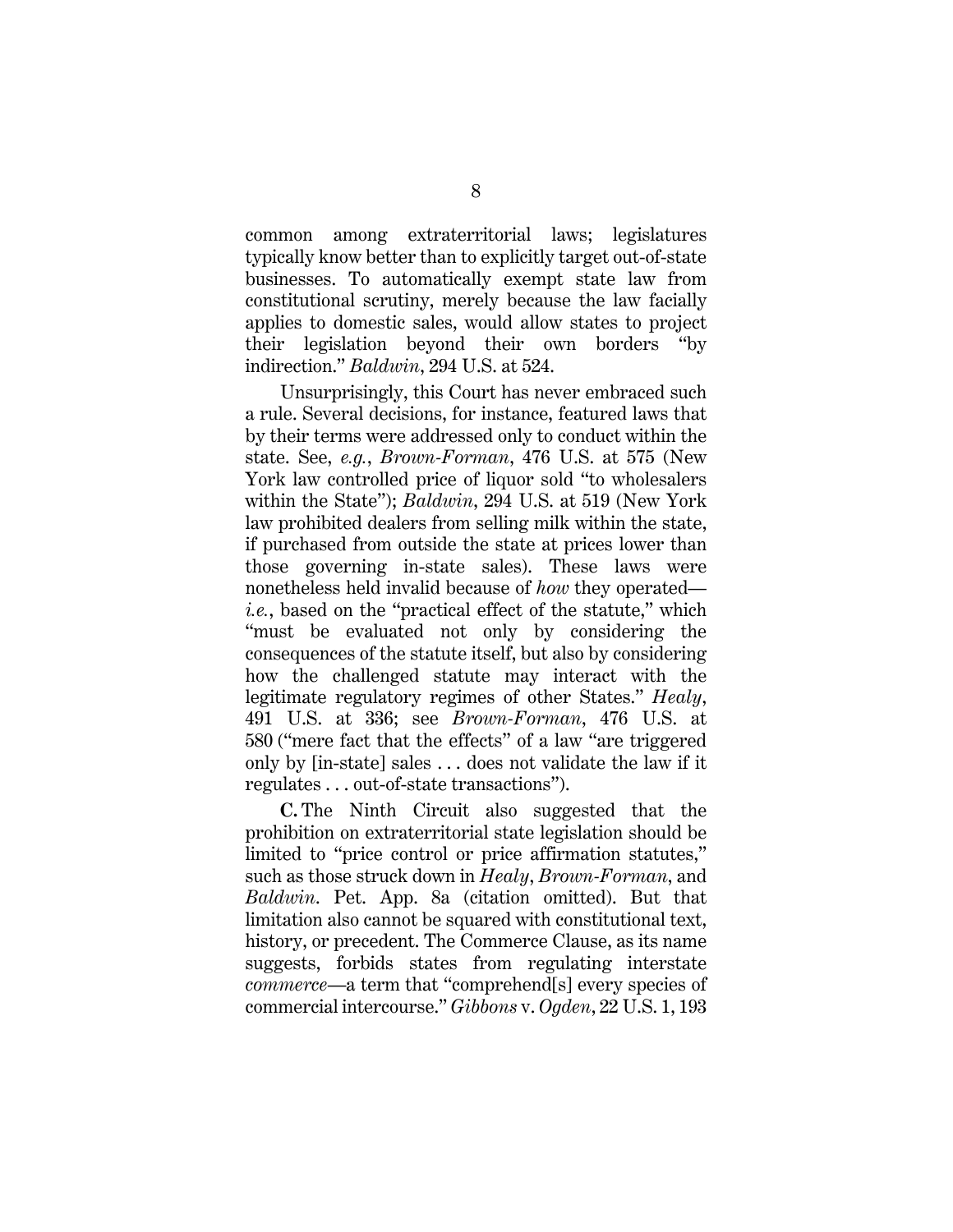(1824). "[A]ll interstate commerce is not sales of goods," but includes "every negotiation, contract, trade, and dealing" that occurs across state borders. *Furst* v. *Brewster*, 282 U.S. 493, 497-498 (1931).

Consider Justice Cardozo's opinion in *Baldwin*, a foundational decision under the dormant Commerce Clause. Justice Cardozo hypothesized, as a paradigmatic example of impermissible extraterritorial legislation, a state law that "condition[ed] importation" into the legislating state of any goods manufactured in another state "upon proof of a satisfactory wage scale in a factory or shop, or even upon proof of the profits of the business." 294 U.S*.* at 524. Though not a price affirmation statute, such a law would "obstruct<sup>[]</sup> ... the normal flow of commerce in its movement between states." *Ibid.* It would accordingly violate the ban on extraterritorial regulation, because "[o]ne state may not put pressure of that sort upon others to reform their economic standards." *Ibid.*

Limiting the anti-extraterritoriality rule to price affirmation statutes would also produce deeply troubling consequences. If states could regulate any feature of interstate commerce other than price, then they could leverage their domestic markets as a means of exerting regulatory influence beyond their own borders. As a condition of doing business in the Nation's largest state market, California could thus require an interstate corporation to follow the State's employment and labor laws—at *all* of its locations nationwide.

Potential examples are not hard to imagine. For instance, California bans employers from asking job applicants to disclose their arrest record, Cal. Lab. Code § 432.7, and guarantees employees 40 hours per year to attend a child's school-related activities, *id.* § 230.8. Any corporation that wished to do business within the State would have to abide by these California laws—even for the business's operations in Maine. And a nationwide food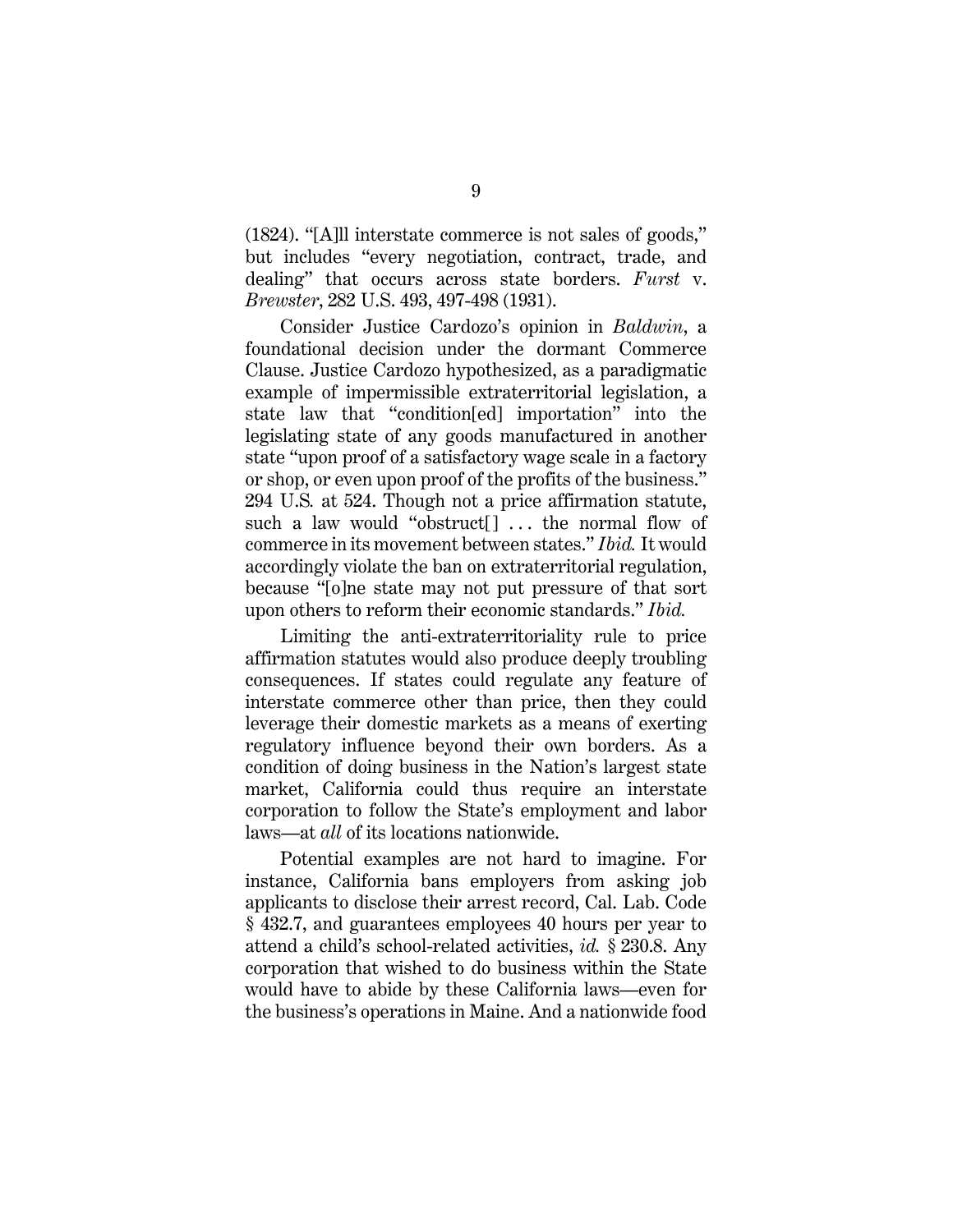chain like McDonald's could be forced to abide, at all of its locations, by California's retail food code, see Cal. Health & Safety Code § 113700 *et seq.* 

Worse still, other states would be free to pile on with their own regulations, inviting "just the kind of competing and interlocking local economic regulation that the Commerce Clause was meant to preclude." *Healy*, 491 U.S. at 337. Indeed, states could impose inconsistent or even contradictory requirements: Another state might disagree with California's policy on job applicants' arrest records, and instead might *require* the disclosure of such records. To avoid these sorts of intractable conflicts, and to respect the axiom that "[n]o State can legislate except with reference to its own jurisdiction," *Bonaparte* v. *Tax Court*, 104 U.S. 592, 594 (1881), the Commerce Clause forbids a state from attempting to impose its policy preferences—whether regarding price or other facets of commerce—beyond its own borders.

### **II. THE COURT SHOULD NOT ADDRESS THE CONSTITUTIONALITY OF STATE LAWS WHOSE EXTRATERRITORIAL EFFECT IS LEGAL RATHER THAN PRACTICAL**

The question in this case is whether California may enact a law that imposes "dramatic economic effects largely outside the state and requires pervasive changes to an integrated nationwide industry." Pet. i. Petitioners argue that, given the structure of the nationwide pork market, "Proposition 12 in *practical effect* regulates wholly out-of-state commerce." Pet. 2 (emphasis added). To comply with its requirements, pork producers would need to restructure their farming practices in other states, and these "severe *indirect effects* upon the massive and critical nationwide pork market . . . will land almost entirely on residents outside of California." Pet. 25 (emphasis added).

Because Proposition 12's out-of-state effects are "practical" and "indirect," this case does not ask whether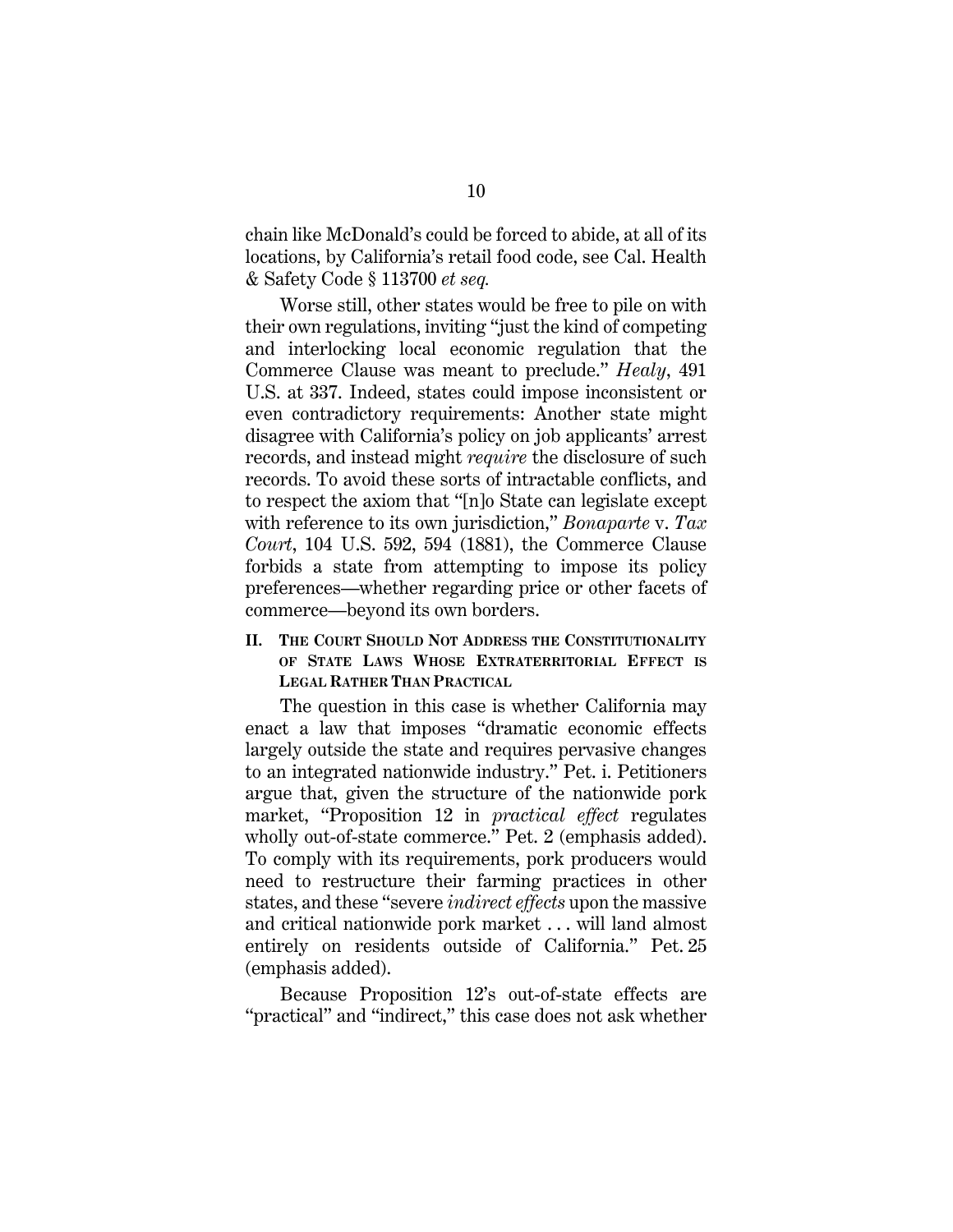the Commerce Clause prohibits a different category of state laws—those that *directly* control out-of-state conduct by virtue of their *legal* effect. Laws of that nature pose a very different question. And the answer to that question should be uncontroversial: As the decision below and all parties agree, states may not "directly regulate[] conduct that is wholly out of state." Pet. App. 10a.

However this Court rules on the permissibility of Proposition 12, therefore, the Court should reserve any issue regarding state laws that have extraterritorial legal effect. See *PDK Labs. Inc.* v. *U.S. Drug Enforcement Agency*, 362 F.3d 786 (D.C. Cir. 2004) (Roberts, J., concurring in part and in the judgment) ("[T]he cardinal principle of judicial restraint—if it is not necessary to decide more, it is necessary not to decide more—counsels us to go no further.").

**A.** The key distinction—between (1) laws that regulate out-of-state commerce *directly* by virtue of their extraterritorial *legal* effect; and (2) laws that *indirectly*  produce economic effects outside the state purely as a *practical* matter—is well illustrated by *Brown-Forman*. There, New York law required alcohol distillers within the state to submit monthly price schedules and to affirm that they would not charge wholesalers in other states less than the scheduled New York prices. 476 U.S. at 575-76. In evaluating the law's permissibility under the dormant Commerce Clause, this Court articulated the general rule against extraterritorial state legislation as follows:

When a state statute *directly regulates* or discriminates against interstate commerce, or when its effect is to favor in-state economic interests over out-of-state interests, we have generally struck down the statute without further inquiry. When, however, a statute has only *indirect effects* on interstate commerce and regulates evenhandedly, we have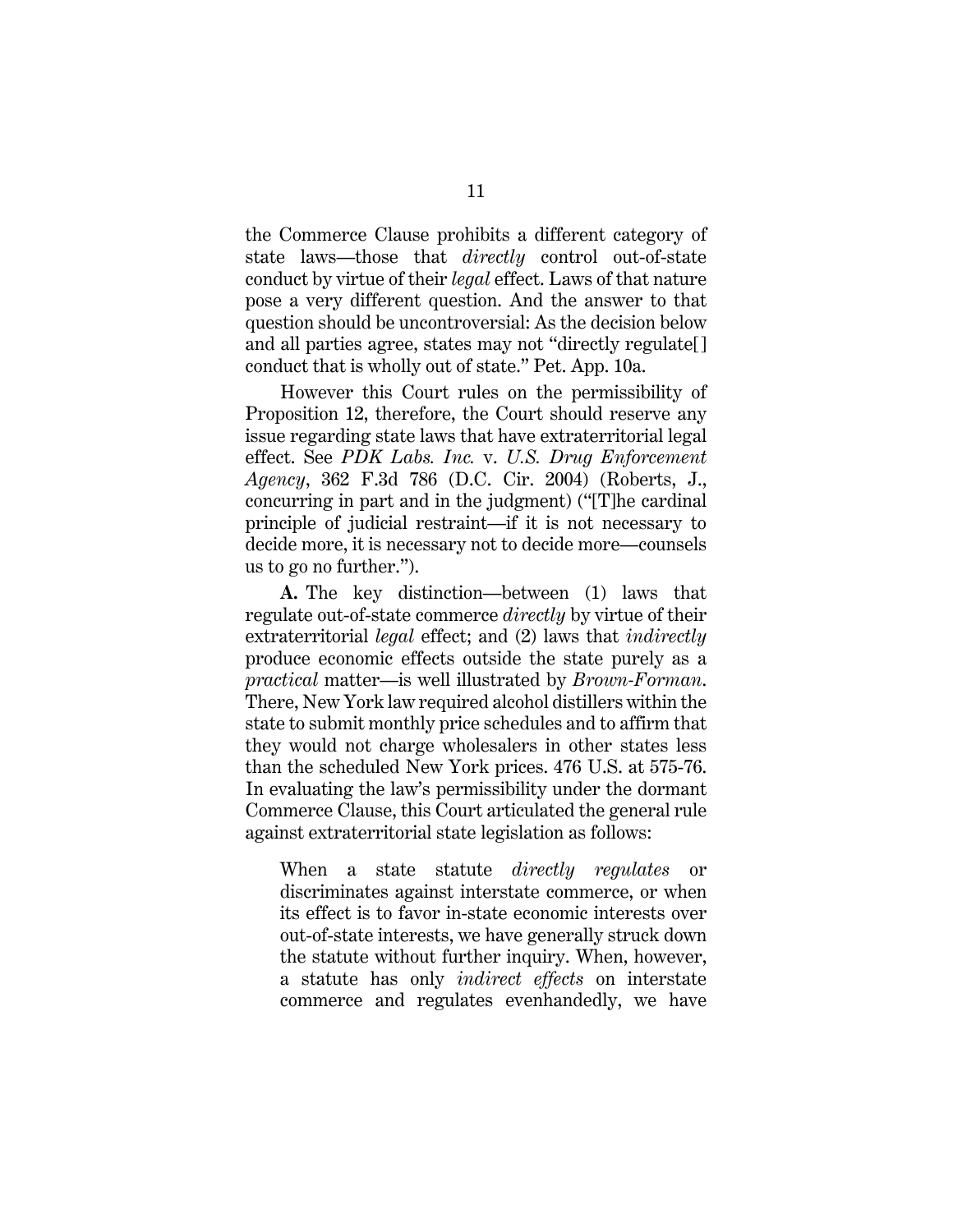examined whether the State's interest is legitimate and whether the burden on interstate commerce clearly exceeds the local benefits.

*Id.* at 579 (citing *Pike* v. *Bruce Church, Inc.*, 397 U.S. 137 (1970)) (emphasis added; citations omitted).

It is thus imperative to distinguish laws constituting "direct regulation" of interstate commerce from those that have only "indirect effects" outside the state. *Brown-Forman* articulated two key insights into that distinction.

*First*, the Court explained that a law can regulate interstate commerce "directly" even if the law facially operates on in-state activity: Although the alcohol law challenged in *Brown-Forman* was "addressed only to sales of liquor in New York," the Court explained, it would nonetheless be per se invalid "if the 'practical effect' of the law is to control liquor prices in other States." *Id.* at 583- 84 (citation omitted).

*Second*, a law's *legal* consequences are qualitatively different than other types of consequences. What made the New York alcohol law particularly problematic, the Court explained, was its compulsory effect on out-of-state activity: "Once a distiller ha[d] posted prices in New York, it [was] not free to change its prices elsewhere in the United States during the relevant month," lest it violate New York's law. *Id.* at 582. The law thus "[f]orc[ed] a merchant to seek regulatory approval in one State before undertaking a transaction in another." *Ibid.*

In combination, these two insights shed light on the type of "practical effect" that renders a law clearly impermissible under the dormant Commerce Clause. A law that facially targets in-state sales, but does so in a manner that *legally prohibits* regulated parties from engaging in disfavored activity outside the state, always exceeds the enacting state's authority under the dormant Commerce Clause. Other types of out-of-state effects,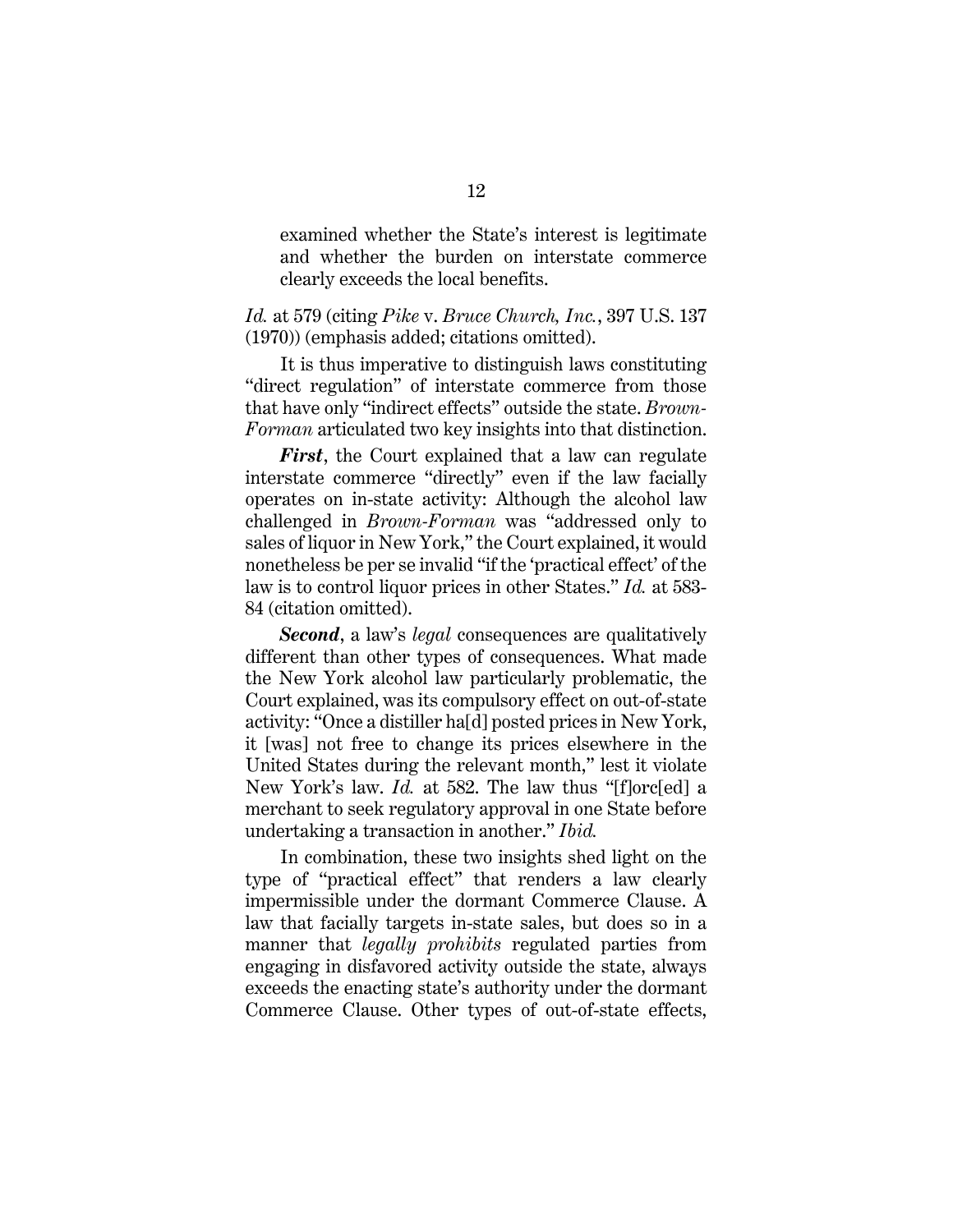such as those of an economic nature, require a different analysis.

**B.**Decisions from this Court and others under the dormant Commerce Clause reflect these principles. Where a regulated party may become noncompliant with the enacting state's law based solely on its out-of-state behavior, then the law is properly understood as having extraterritorial *legal* effect; courts have inevitably struck such laws down. See, *e.g.*, *Healy*, 491 U.S. at 338 (invalidating Connecticut law that "prospectively preclude[d] the alteration of out-of-state prices") (quotation marks omitted); *Edgar* v. *MITE Corp.*, 457 U.S. 624, 641-43 (1982) (plurality op.) (invaliding Illinois law requiring registration of takeover offers, including from out-of-state acquirers to out-of-state shareholders). By contrast, laws that merely give regulated parties an economic incentive to change their out-of-state conduct but do not render such conduct unlawful in itself—are better understood as imposing only practical, indirect effects on interstate commerce.

Consider *Online Merchants Guild* v. *Cameron*, 995 F.3d 540 (6th Cir. 2021), which involved a Kentucky pricegouging law that capped prices charged by "Kentuckybased sellers in connection with sales to Kentucky consumers." *Id.* at 544. By its "express terms," the law imposed no consequence on sellers based solely on their out-of-state behavior. *Id.* at 558. The plaintiff there nevertheless claimed a national pricing effect because the online merchant Amazon had chosen, as a matter of commercial practice, not to allow state-specific prices; those selling via Amazon would accordingly need "to propose a lower price, which would apply to all sales including out-of-state sales." *Id.* at 553.

But that extraterritorial effect, the Sixth Circuit explained, was not "the *direct* or *inevitable* result" of Kentucky's law *Id.* at 554. Rather, it depended on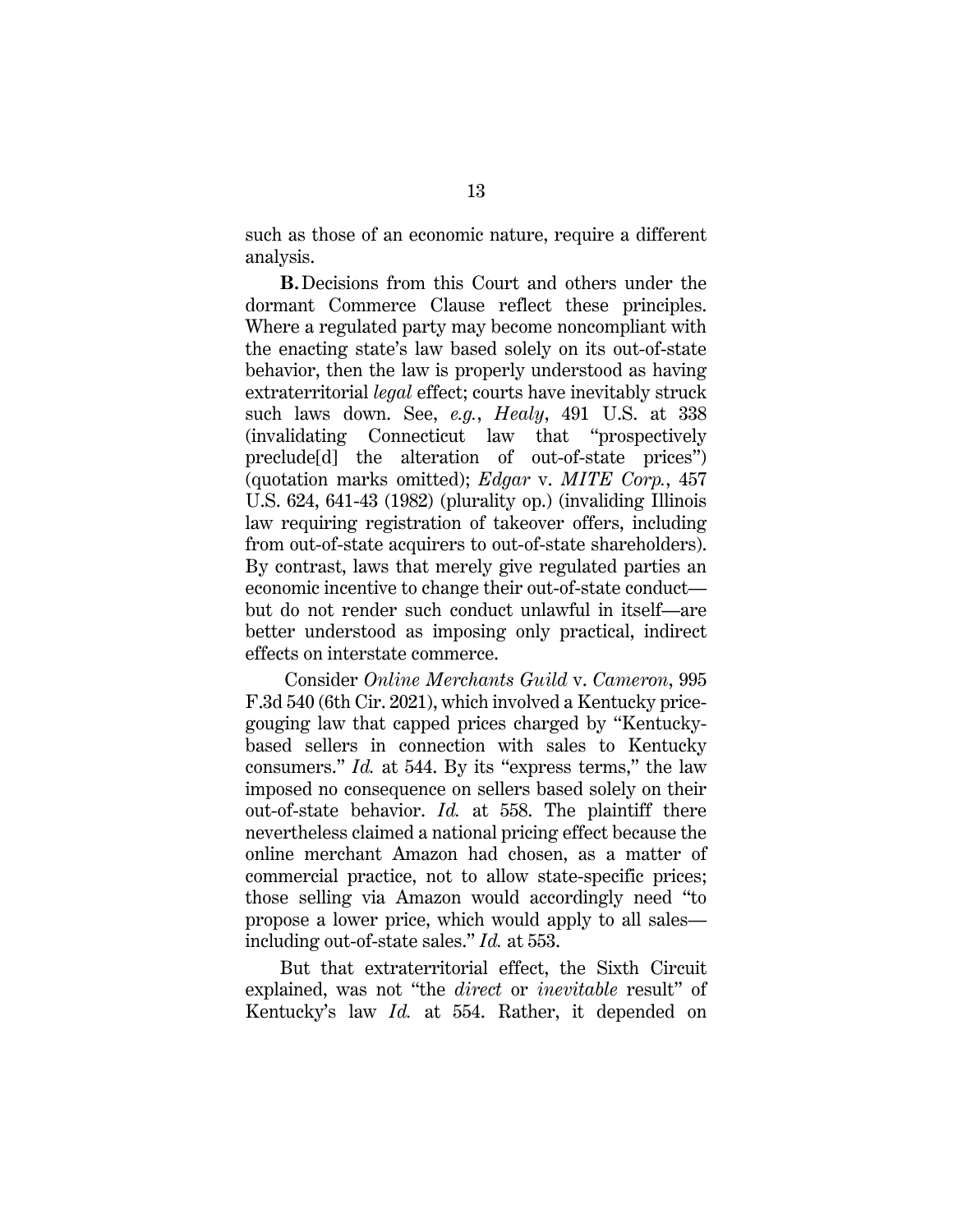Amazon's "decision to structure its online marketplace to allow only a single, national price while preventing thirdparty sellers from limiting the states in which their goods are sold." *Id.* at 556. Thus, although sellers might end up losing revenue from out-of-state sales as a consequence of the Kentucky law, any such effect would be based "entirely upon decisions made by Amazon," rather than resulting from a legal "prohibit[ion]" applying to "wholly out-of-state commerce." *Id.* at 555.

Other decisions have similarly rejected claims under the dormant Commerce Clause where the challenged state law had only economic, rather than legal, out-of-state consequences. See, *e.g.*, *PhRMA* v. *Walsh*, 538 U.S. 644, 669 (2003) (Maine statute requiring drug manufacturers to make rebate payments to Maine citizens left them free to change prices outside the State without legal consequence); *Association des Eleveurs de Canards et d'Oies du Quebec*  v. *Harris*, 729 F.3d 937, 949 (9th Cir. 2013) ("California's standards" for the production of foie gras left producers legally free to "force feed birds to produce foie gras for non-California markets"). Courts have thus regularly upheld state laws regulating the "quality" or "labeling" of goods imported into and sold within the state. *Energy & Env't Legal Inst.* v. *Epel*, 793 F.3d 1169, 1173 (10th Cir. 2015) (Gorsuch, J.).

To be sure, such laws often require interstate businesses to alter their out-of-state conduct if they want to sell their goods in the regulating state. These laws may be costly or burdensome, causing "ripple effects, including price effects, both in-state and elsewhere." *Ibid.* But because these laws do not *demand* that businesses change their out-of-state practices—or render businesses noncompliant based on those practices—any extraterritorial effect results from commercial reality, not direct legal control. See *ibid.*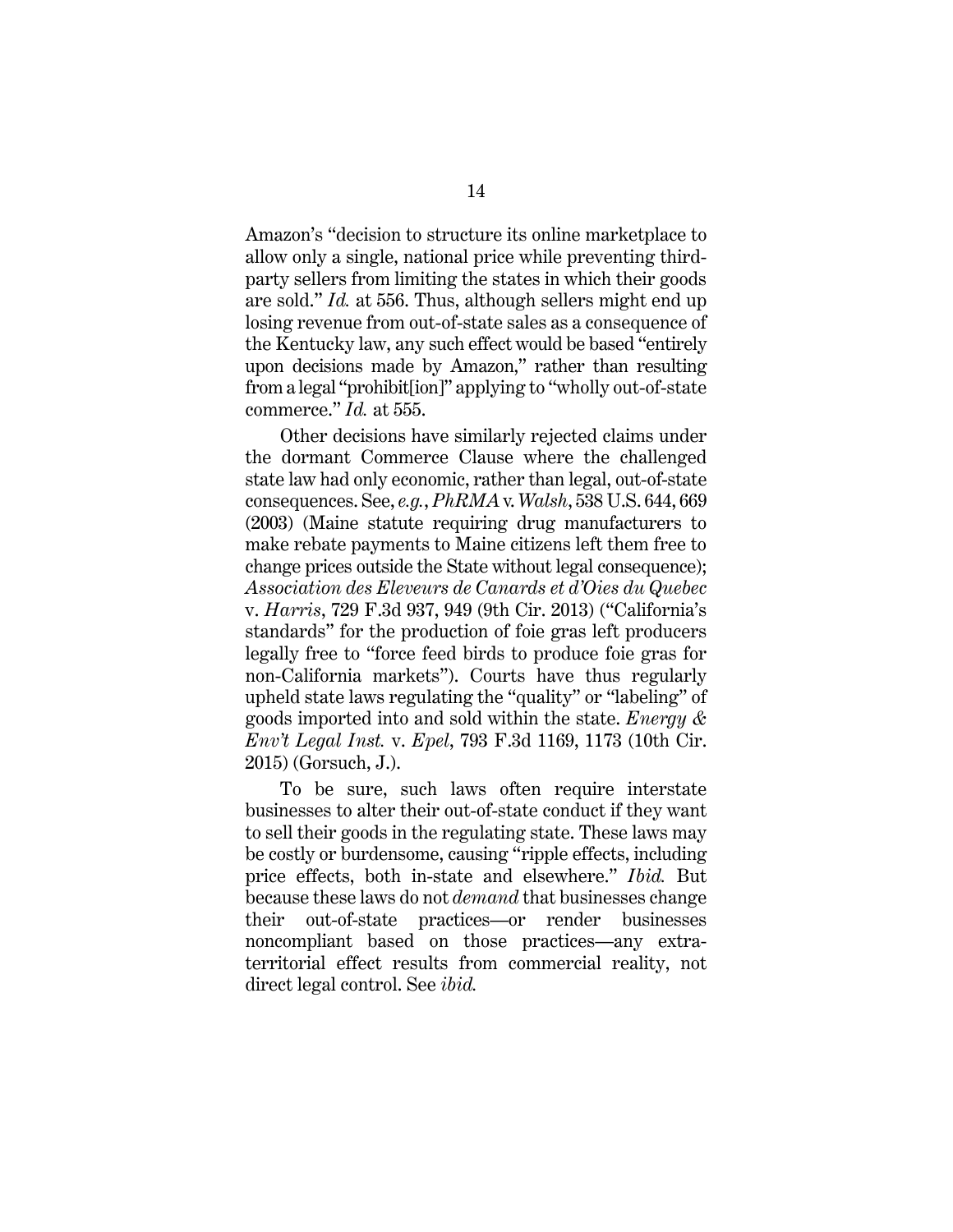**C.** In between these two ends of the spectrum—state laws that have extraterritorial legal effect, and those that merely have practical effect—there is an intermediate category: state attempts to regulate a feature of commerce that *inherently* requires national uniformity. In such cases, altering out-of-state behavior to comply with state law is not merely inconvenient or costly; it is functionally impossible. State regulations of this type are impermissible even if regulated parties might theoretically be able to restructure their practices to avoid the law's extraterritorial effects.

An example is *Southern Pacific Co.* v. *Arizona ex rel. Sullivan*, 325 U.S. 761 (1945), which involved Arizona's attempt to regulate the length of train cars traveling within the State. This Court acknowledged that rail carriers could hypothetically change their business practices to avoid the law's out-of-state effects—namely, by "br[eaking] up and reconsitut[ing]" their trains as they entered and exited the State. *Id.* at 773. But the Court nonetheless invalidated the law, recognizing that railroad travel is one of those "phases of the national commerce which, because of the need of national uniformity, demand that their regulation, if any, be prescribed by a single authority." *Id.* at 767. "[I]f the length of trains is to be regulated at all," the Court explained, "national uniformity in the regulation adopted, such as only Congress can prescribe, is practically indispensable to the operation of an efficient and economical national railway system." *Id.* at 771.

A similar principle was applied in *NCAA* v. *Miller*, 10 F.3d 633 (9th Cir. 1993). There, the Ninth Circuit struck down a Nevada law requiring "any national collegiate athletic association" to provide Nevada-based institutions, employees, and student-athletes "with certain procedural due process protections during an enforcement proceeding." *Id.* at 637. Though the NCAA could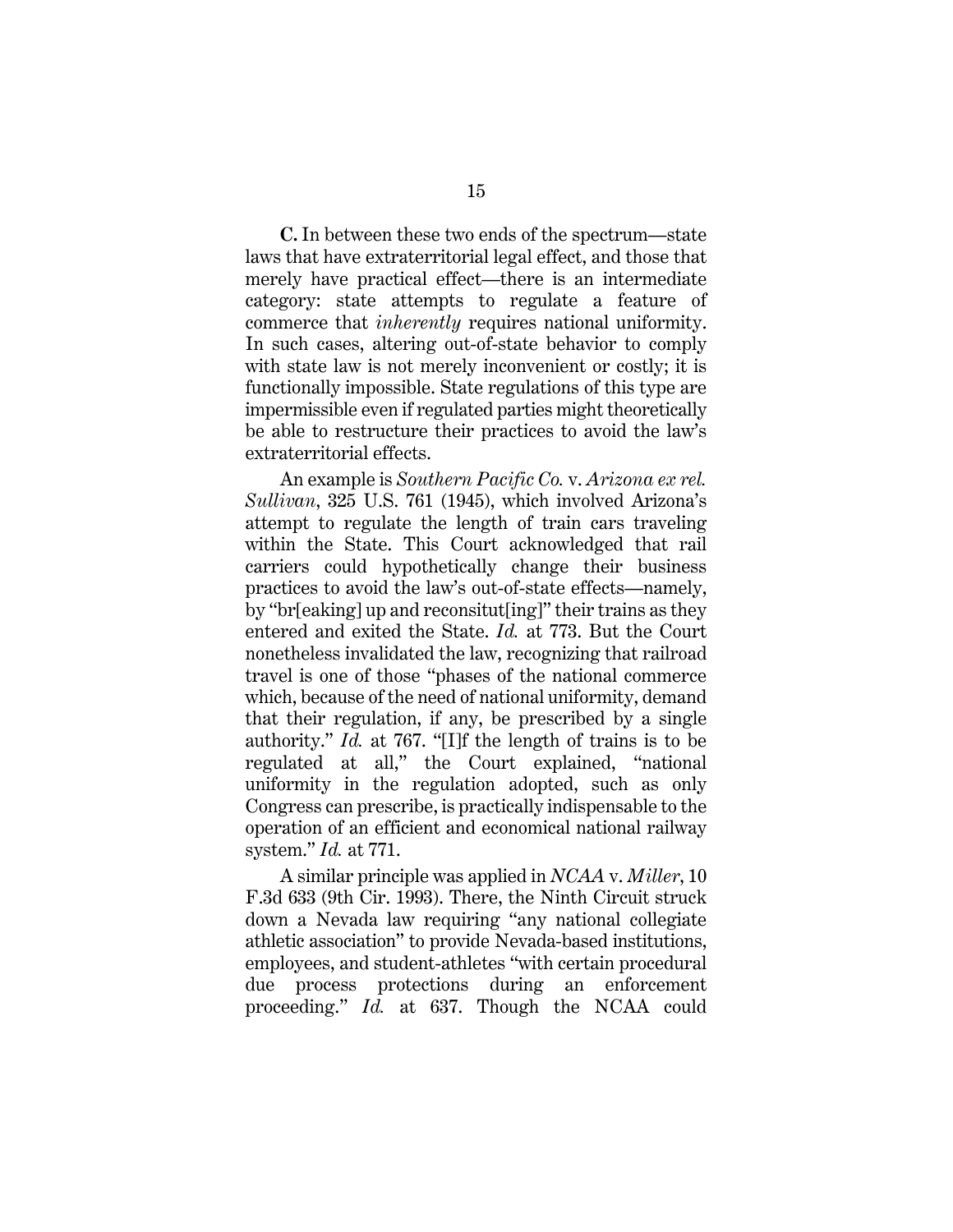theoretically adopt different enforcement procedures in different states, doing so would conflict with the organization's "fundamental goals" of promoting fair competition. *Id.* at 639. Because those procedures "must be applied even-handedly and uniformly on a national basis," therefore, Nevada's law functionally (if not legally) required the NCAA to "apply Nevada's procedures to enforcement proceedings throughout the country." *Id.* at 639-40.

Here, petitioners similarly allege that the pork industry is inherently national in character: The segmented nature of hog farming, and the way in which cuts are disbursed to different buyers from a single animal, "mean there is virtually no such thing as a processed hog whose cuts are all sold in California." Pet. 12. Farmers outside California will accordingly be forced—in all but legal effect—to comply with Proposition 12, even if they do not intend for their product to be sold in California.

**D.** Wherever the Court decides to draw the line between permissible and impermissible out-of-state effects as a *practical* matter, however, the Court should not disturb the per se ban on state laws with extraterritorial *legal* effect. The prohibition on such direct regulation does not implicate the division of authority that warranted review in this case: The court below, like others, properly recognized that state laws "directly regulat[ing] transactions conducted entirely out of state" always violate the dormant Commerce Clause. Pet App. 13a.

Honoring the categorical prohibition on state regulation with extraterritorial legal effect is crucial for maintaining an integrated national market—and for PhRMA's members in particular. In recent years, several states have adopted laws and regulations that not only impose significant out-of-state practical consequences,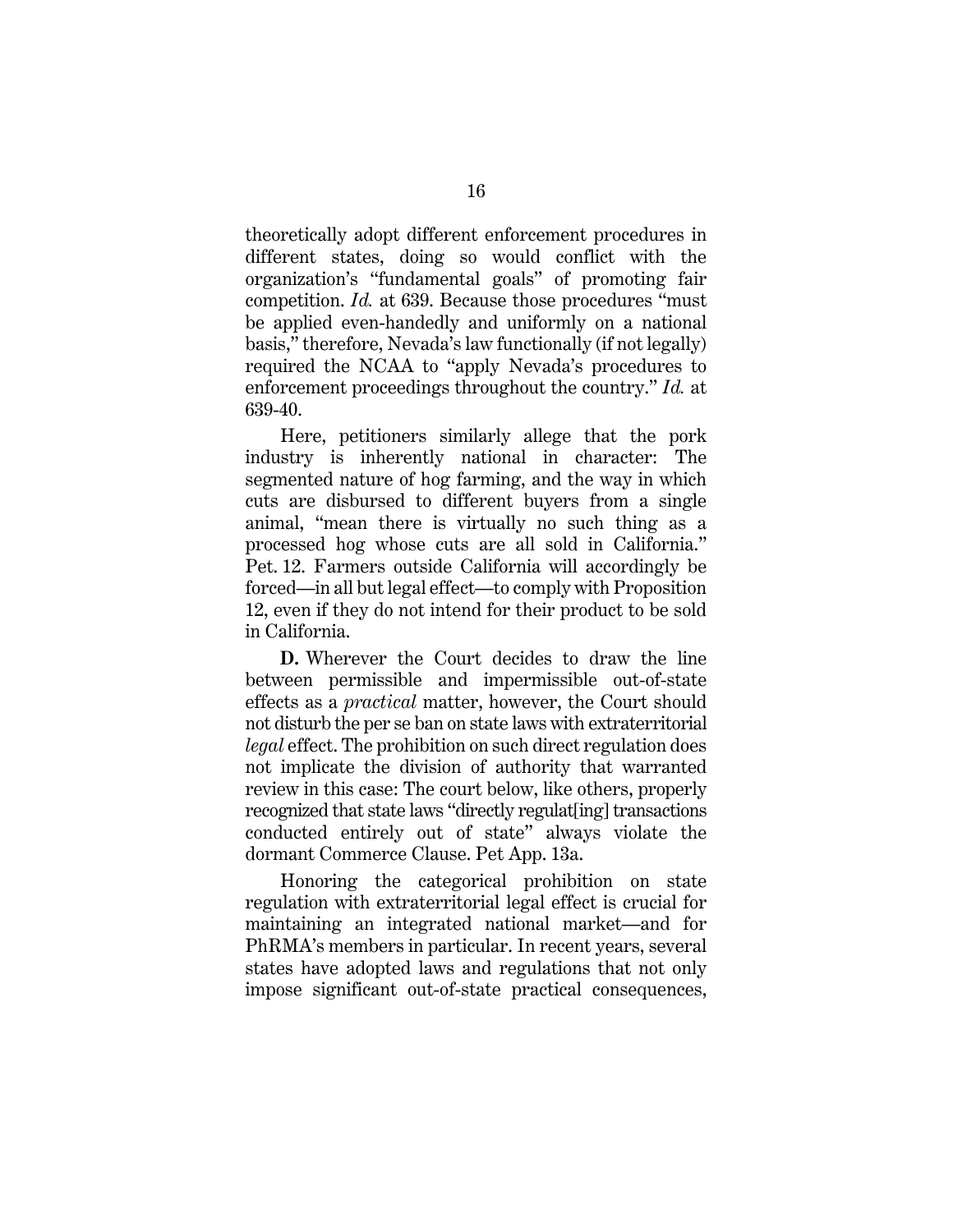but that control out-of-state activity directly, by automatic operation of law.

A prominent example is a category of state laws seeking to regulate the nationwide list prices of pharmaceutical products. At least three states have enacted laws requiring manufacturers to provide 60 days' advance notice before increasing a prescription drug's wholesale acquisition cost (WAC)—that is, the drug's *national* list price—beyond certain percentage thresholds. See Cal. Health & Safety Code § 127677(a), (b); Or. Rev. Stat. § 646A.683(2), (3); Wash. Rev. Code §§ 43.71C.010, .070. Once such an advance-notice requirement has been triggered, a manufacturer is barred from changing the drug's WAC for 60 days; by law, it remains frozen during the notice period.

The extraterritorial effect of such laws is legally imposed, not merely practically created. The WAC is defined under federal law as "the manufacturer's list price," exclusive of discounts or rebates, to "wholesalers or direct purchasers *in the United States*." 42 U.S.C.  $§ 1395w-3a(c)(6)(B)$  (emphasis added). As such, it is required to be uniform nationwide. See *id.* § 1396r- $8(b)(3)(A)(iii)(II)$  (manufacturers must report the WAC to the Department of Health and Human Services). Once a state's advance-notice requirement has been triggered, therefore, the manufacturer is barred from changing the drug's list price anywhere in the nation for the entire notice period. That extraterritorial effect is direct and automatic: A manufacturer would immediately be subject to sanction in California if it changed its list price in (for example) Missouri.

The extraterritorial effect is also unavoidable. Given the uniformity in pharmaceutical list prices required under federal law, a manufacturer cannot adopt a statespecific WAC. Unlike the online sellers at issue in *Online Merchants Guild*, the manufacturer cannot avoid liability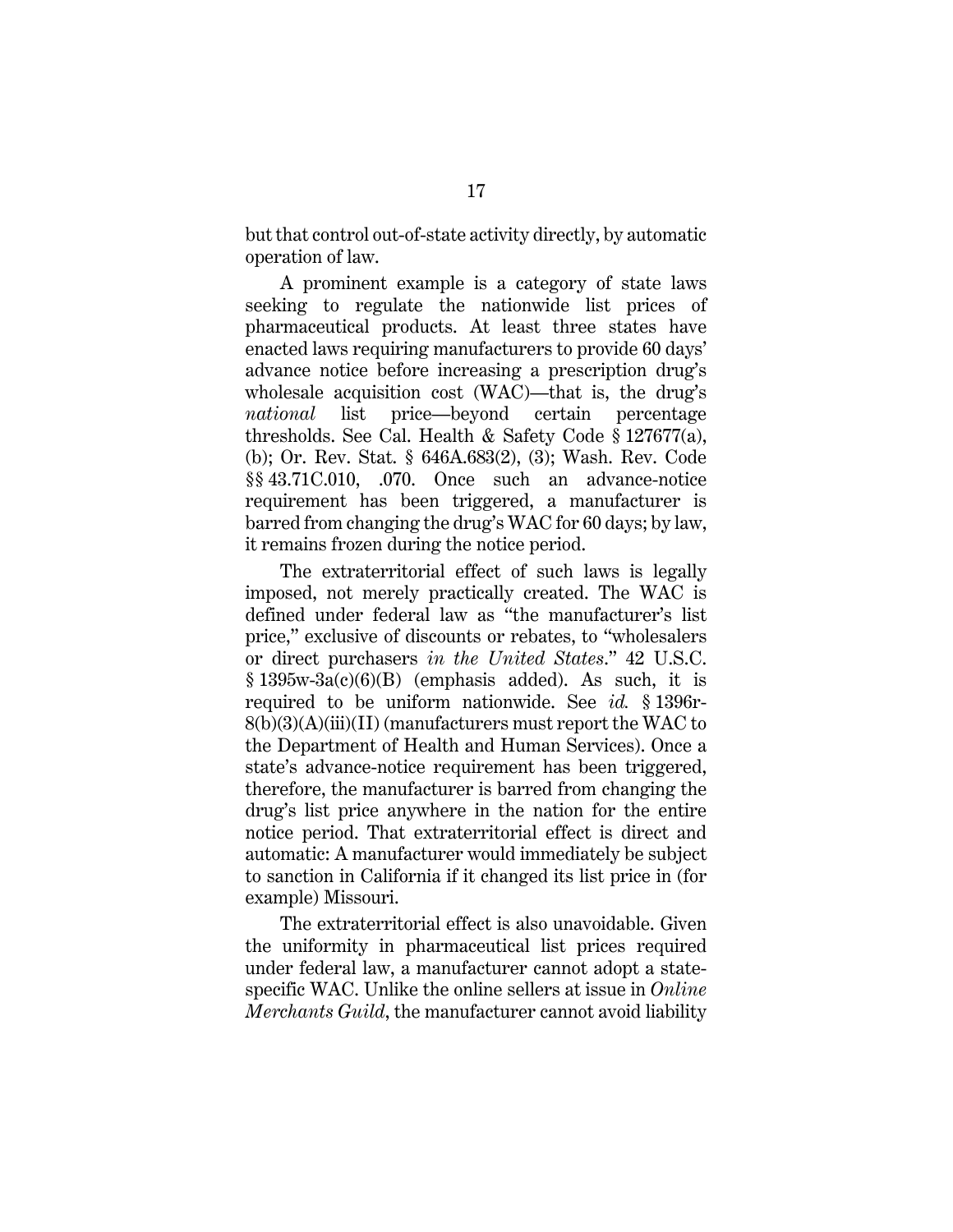by setting different list prices in California than in other states; it simply "lacks the power to structure [the] marketplace" in such a fashion. 995 F.3d at 555.

For similar reasons, state laws that have extraterritorial legal effect are particularly likely to result in "inconsistent obligations in different States." *Brown-Forman*, 476 U.S. at 583. As noted, drug manufacturers have no way to restructure their affairs to avoid applying California's advance-notice requirement nationwide. Yet if California can validly *require* manufacturers to disclose in advance any changes to a product's WAC, then Florida could enact a law *forbidding* such advance disclosures (say, to foster competitive pricing). Manufacturers would have to choose which law to comply with—"just the kind of competing and interlocking local economic regulation that the Commerce Clause was meant to preclude." *Healy*, 491 U.S. at 337.

\* \* \*

In sum, state laws that impose extraterritorial legal obligations are qualitatively different than laws that, as a practical matter, provide economic incentives for changing behavior. Whatever the Court concludes about the (massive) indirect economic effects of Proposition 12 on out-of-state pork producers, it should not disturb the categorical prohibition on laws, like California's advancenotice law, that leave regulated parties with no legal choice but to alter their out-of-state conduct.